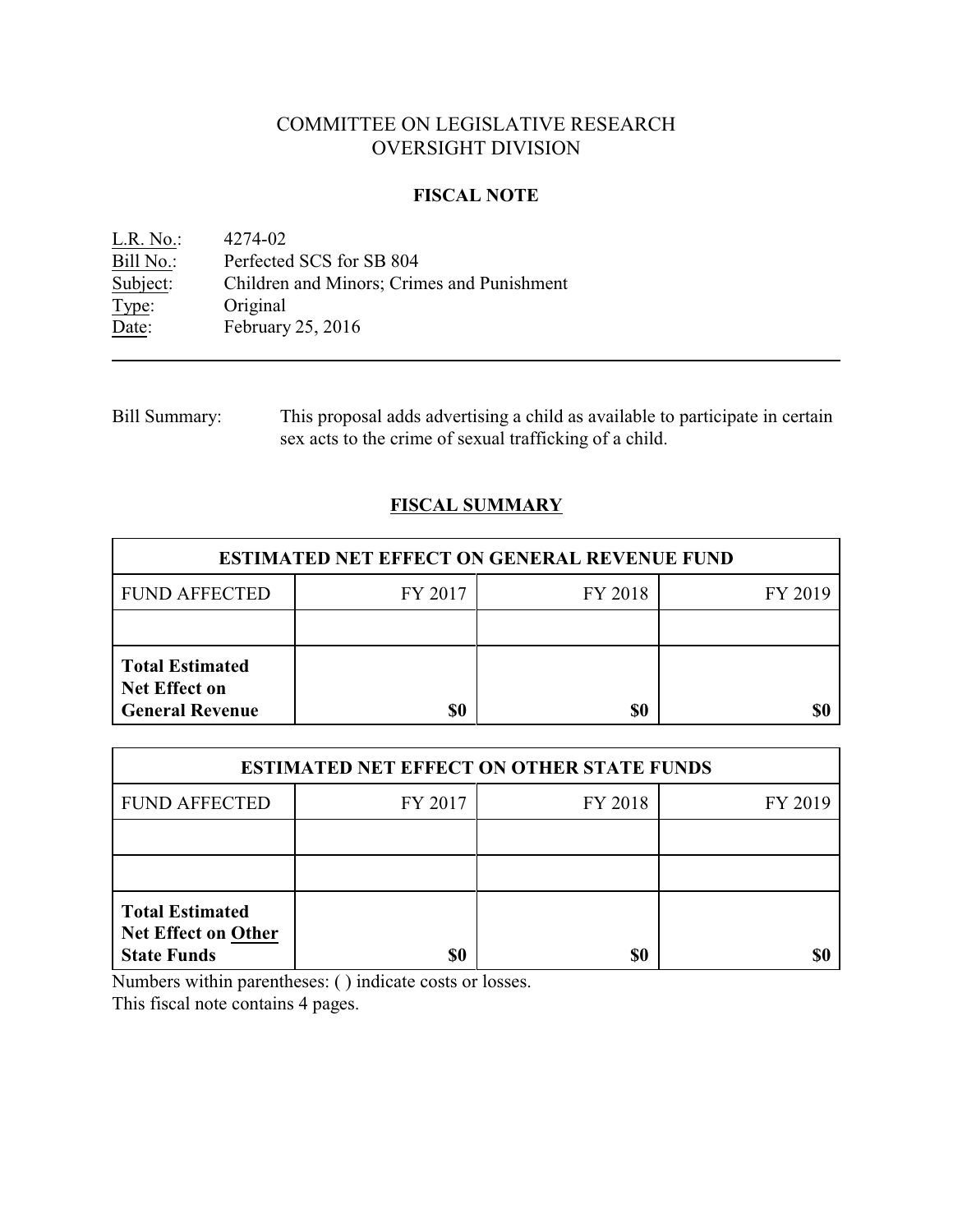L.R. No. 4274-02 Bill No. Perfected SCS for SB 804 Page 2 of 4 February 25, 2016

| <b>ESTIMATED NET EFFECT ON FEDERAL FUNDS</b>                        |         |         |         |  |  |
|---------------------------------------------------------------------|---------|---------|---------|--|--|
| <b>FUND AFFECTED</b>                                                | FY 2017 | FY 2018 | FY 2019 |  |  |
|                                                                     |         |         |         |  |  |
|                                                                     |         |         |         |  |  |
| <b>Total Estimated</b><br>Net Effect on All<br><b>Federal Funds</b> | \$0     | \$0     |         |  |  |

| <b>ESTIMATED NET EFFECT ON FULL TIME EQUIVALENT (FTE)</b>    |         |         |         |  |  |
|--------------------------------------------------------------|---------|---------|---------|--|--|
| <b>FUND AFFECTED</b>                                         | FY 2017 | FY 2018 | FY 2019 |  |  |
|                                                              |         |         |         |  |  |
|                                                              |         |         |         |  |  |
| <b>Total Estimated</b><br><b>Net Effect on</b><br><b>FTE</b> |         |         |         |  |  |

 $\Box$  Estimated Net Effect (expenditures or reduced revenues) expected to exceed \$100,000 in any of the three fiscal years after implementation of the act.

| <b>ESTIMATED NET EFFECT ON LOCAL FUNDS</b>            |  |  |  |  |  |
|-------------------------------------------------------|--|--|--|--|--|
| FY 2018<br><b>FUND AFFECTED</b><br>FY 2017<br>FY 2019 |  |  |  |  |  |
| \$0<br>\$0<br>\$0<br>Local Government                 |  |  |  |  |  |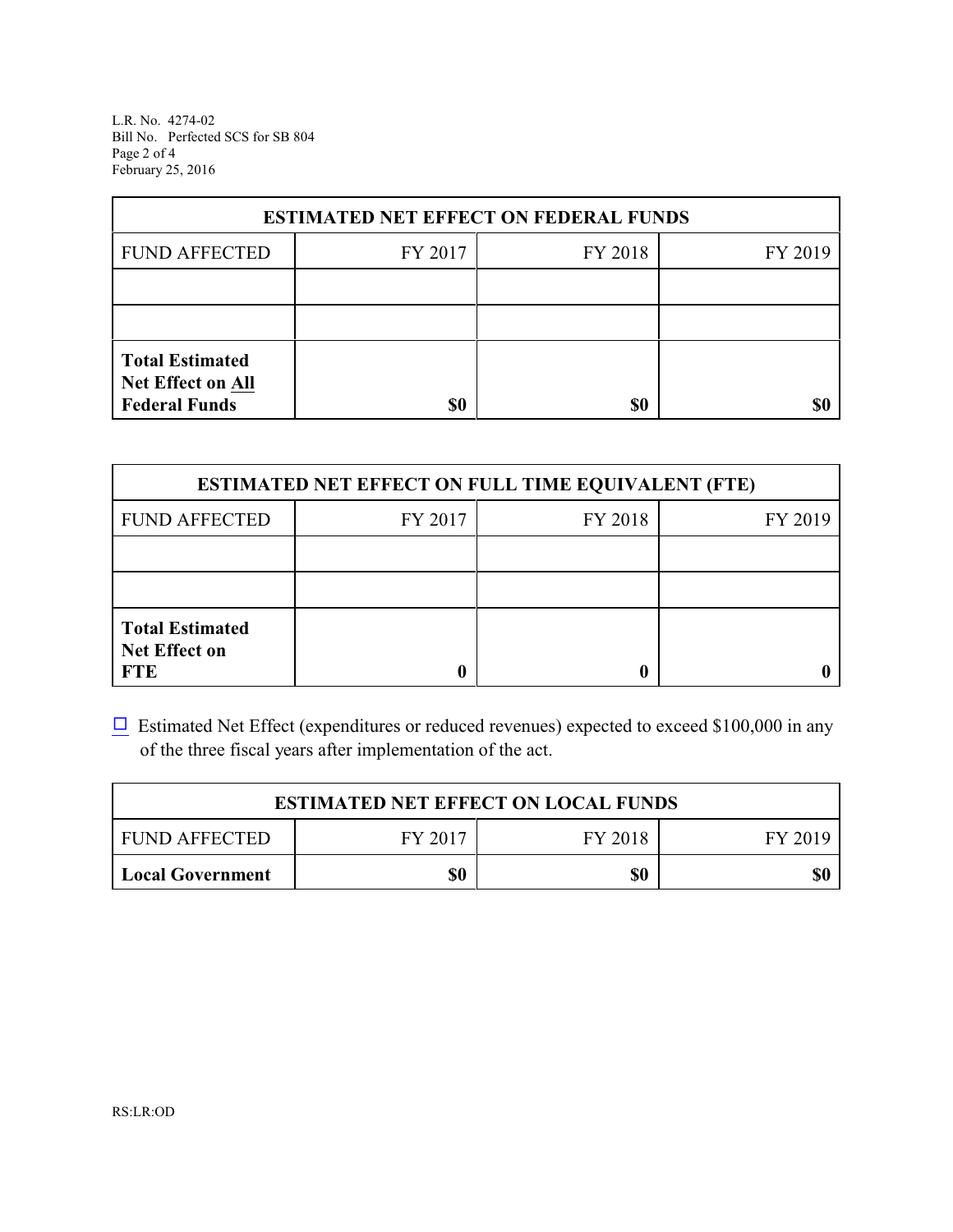L.R. No. 4274-02 Bill No. Perfected SCS for SB 804 Page 3 of 4 February 25, 2016

### **FISCAL ANALYSIS**

### ASSUMPTION

Officials from the **Department of Public Safety - Missouri Highway Patrol**, the **Department of Corrections**, and the **Office of the State Courts Administrator** each assume the proposal would not fiscally impact their respective agencies.

Officials from the **Office of Prosecution Services (OPS)** assume the proposal would have no measurable fiscal impact on their agency. The creation of a new crime creates additional responsibilities for county prosecutors which may in turn result in additional costs which are difficult to determine.

**Oversight** assumes the proposal would have no fiscal impact on the OPS.

For the purpose of this proposed legislation, officials at the **Office of State Public Defender (SPD)** cannot assume that existing staff will provide effective representation for any new cases arising where indigent persons face the enhanced crime of sexual trafficking of a child to include advertising a child participating in a commercial sexual act.

While the number of new cases (or cases with increased penalties) may be too few or uncertain to request additional funding for this specific bill, the SPD will continue to request sufficient appropriations to provide effective representation in all cases where the right to counsel attaches.

**Oversight** assumes the SPD can absorb the additional caseload that may result from this proposal.

| <b>FISCAL IMPACT - State Government</b> | FY 2017            | FY 2018 | FY 2019 |
|-----------------------------------------|--------------------|---------|---------|
|                                         | $(10 \text{ Mo.})$ |         |         |

| <u>\$0</u> | \$0 | \$0 |
|------------|-----|-----|
| ___        |     |     |